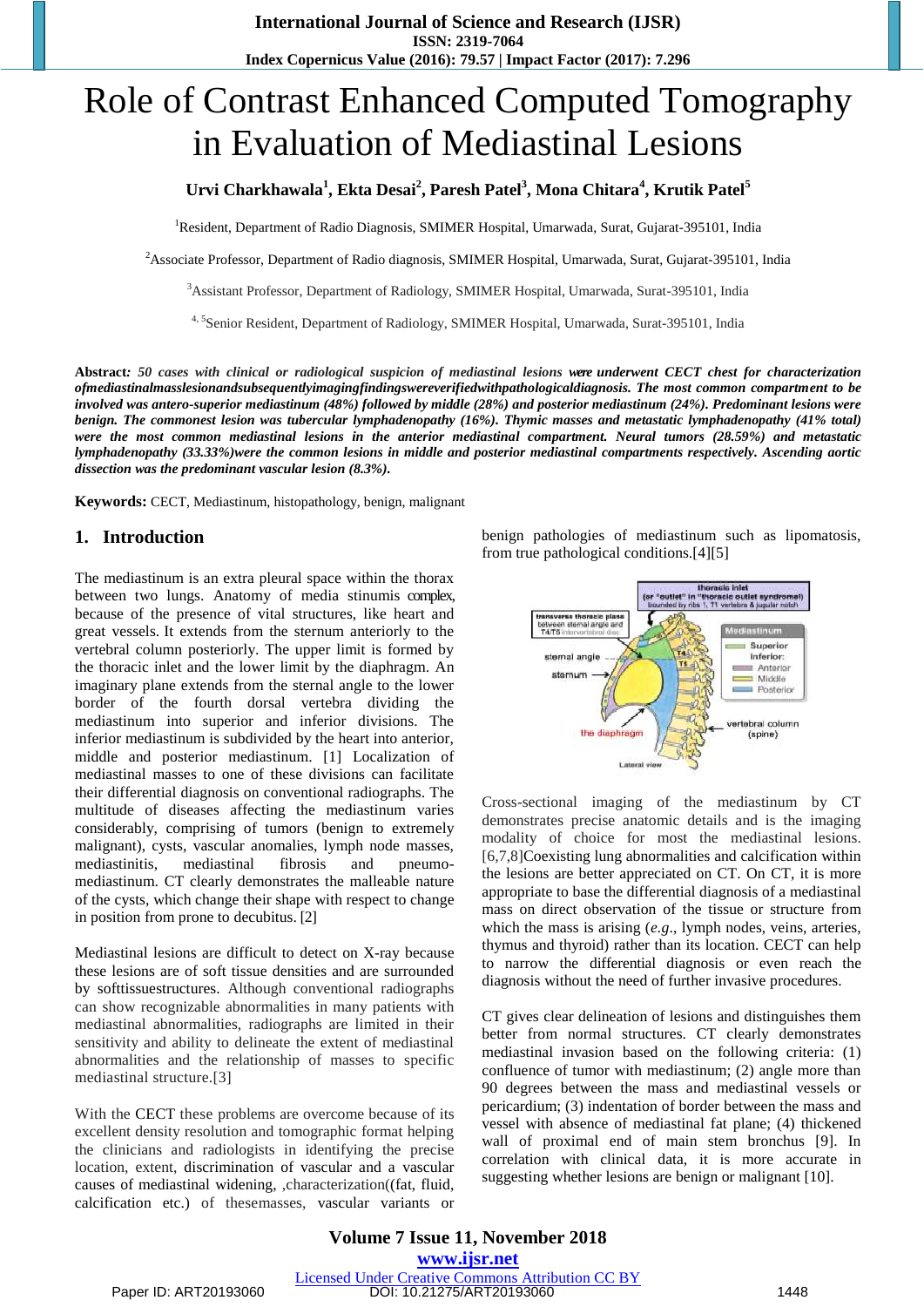The differential diagnosis of a mediastinal mass on CECT is usually based on several findings, including its location, identification of the structure from which it is arising, whether it is single, multifocal or diffuse, its size and shape, its attenuation, the presence of calcification and its character and amounts, and its opacification following contrast administration.[11,12]In this study, all the cases were subjected to CECT evaluation for better characterization, extent, probable tissue of origin, and effect on adjoining structures.

The additional role of CT in performing CT guided biopsies of lesions cannot be over emphasized. Since the advent of CT, a decline in the use of other diagnostic chest procedures like chest fluoroscopy, mediastinoscopy, arteriography and thoracotomy has occurred.

## **2. Aims and Objectives**

- To characterize different mediastinal lesions on plain Xray and contrast enhanced Computed Tomography,
- To estimate proportion of benign and malignant mediastinal mass lesions based on CT findings
- To compare findings with histo- pathological diagnosis wherever possible.

# **3. Materials and Methods**

All patients referred to Department of Radio-Diagnosis, SMIMERbetween May2017and August 2018 with clinical suspicion of mediastinal space occupying lesions or who had a chest radiograph with a suspicious of mediastinal abnormality were included in the study. The prospective study was carried out on 50 cases. Informed consent was taken from all patients.All relevant clinical information and details of laboratory investigations like routine hemogram, sputum examination and any other relevant investigation were recorded. Standard chest radiographs (Postero-Anterior and lateral views) and barium swallow investigation was done in cases where required.

#### **Inclusioncriteria**:

- Patientsofbothsexesofany age group clinically suspected to have mediastinal mass lesion
- Suggestion of mediastinalwidening/mass on chest radiograph
- Availability of histopathological examinationreport.

#### **Exclusioncriteria**:

- Historyof hypersensitivity to intravenous contrast agents
- Renal failure
- Post-surgical patients; pregnant women
- Post traumatic patient
- Cardiacmasses.

Computed tomography was done on PHILIPS 16 SLICE CT scanner in all cases in supine position with breath hold at the end of inspiration. Contrast Enhanced Computed Tomography (CECT) was done using 60 to 120 ml of 300 mg/ml of nonionic iodinated contrast (*i.e*. Omnipaque). CT scans of thorax were being viewed with slice acquisition thickness of 8mm and reconstruction interval of 8mm from

the level of 2cm superior to lung a pices upto the diaphragm and routinely included the adrenals. Additional thin sections were being taken for multiplanar reconstructions and 3D image analysis. CT scan images were being viewed in lung window (level 700 HU; width 1,500 HU), mediastinal window (level 30 HU-50 HU; width 350 HU-500 HU) and bone window (level 2,400 HU; width 200 HU). CT scan analysis was done for any mediastinal mass, enhancement pattern, calcification, mass effect, bone destruction or associated findings (pulmonary/ extrapulmonary/ cardiac). Pathological diagnosis was done by Fine Needle Aspiration Cytology (FNAC)/ biopsy/ surgery wherever it was required.

#### **4. Observation & Discussion**

**Table 1 Distribution of patients according to age & sex**

| Age group          | Male | Female | Total | Percentage (%) |
|--------------------|------|--------|-------|----------------|
| $0$ to $10$        |      |        |       | 2%             |
| 11 to 20           |      | 3      |       | 8%             |
| 21 to 30           | 2    | 2      |       | 8%             |
| 31 to 40           |      | 3      |       | 16%            |
| 41 to 50           |      | 3      |       | 14%            |
| 51 to 60           |      |        | 10    | 20%            |
| 61 to 70           |      |        |       | 18%            |
| > 70               |      | 3      |       | 14%            |
| <b>Total Cases</b> | 28   | 22     | 50    | 100%           |



As shown in Table 1 maximum number of cases (20%) were seen in the age group of 51-60 years. There were 28 male (56%) and 22 female (44%), that give the ratio of 1.2:1.

**Table 2:** Distribution of patients according to clinical

| symptoms   |                 |  |  |
|------------|-----------------|--|--|
| Symptom    | No. of patients |  |  |
| Cough      | 20              |  |  |
| Dyspnea    | 15              |  |  |
| Fever      | 10              |  |  |
| Chest pain | 10              |  |  |
| Dysphagia  |                 |  |  |



In present study of 50cases, Cough was the most common clinical symptom constituting 40% followed by dyspnea in

**Volume 7 Issue 11, November 2018 <www.ijsr.net>** [Licensed Under Creative Commons Attribution CC BY](http://creativecommons.org/licenses/by/4.0/) Paper ID: ART20193060 DOI: 10.21275/ART20193060 1449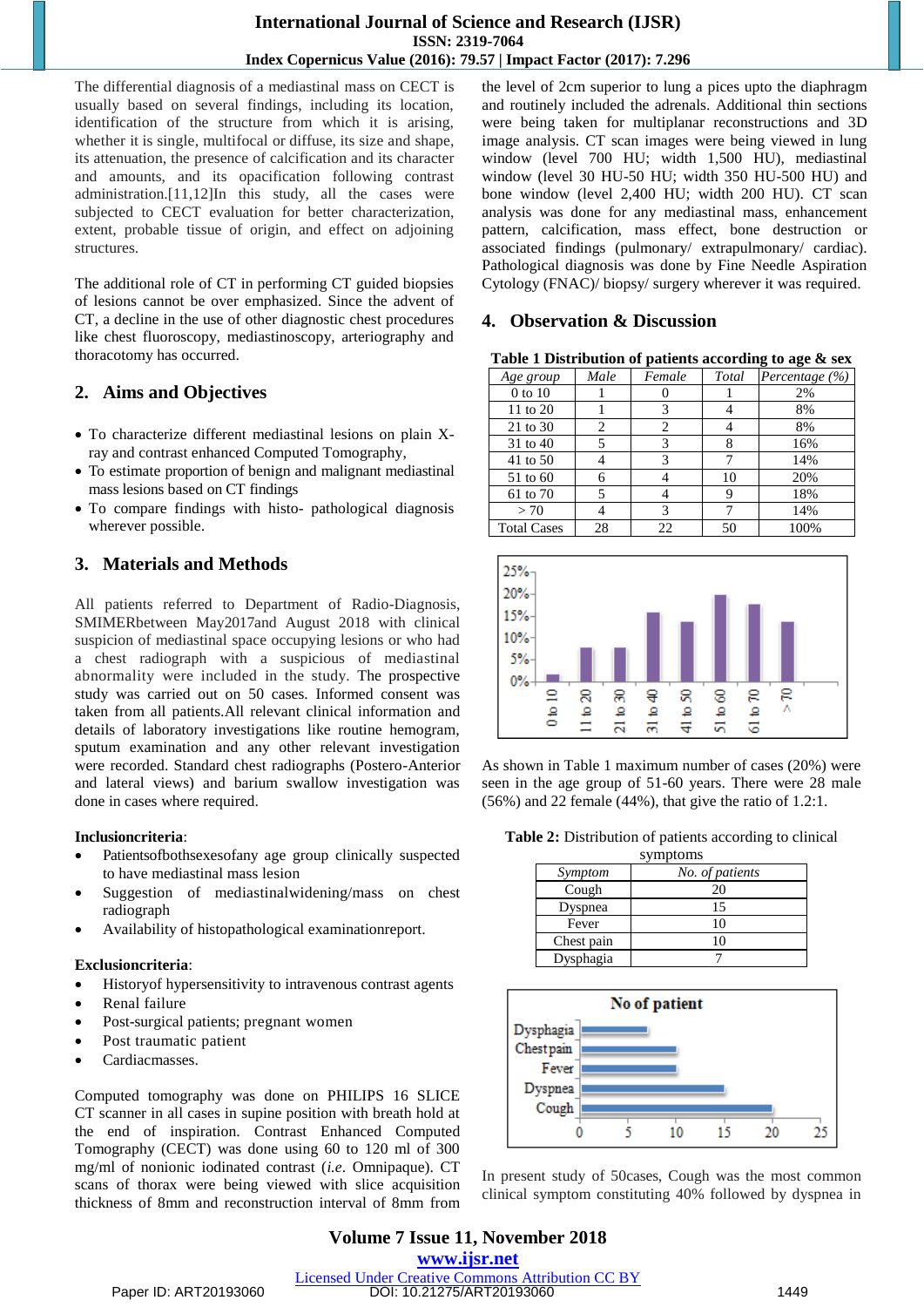30%, fever in 20% , chest pain in 20% and dysphagia in 14% patient.

| Table 3: Compartmental distributions of mediastinal masses |
|------------------------------------------------------------|
|------------------------------------------------------------|

| Compartment     | No. of patient |
|-----------------|----------------|
| Antero-superior |                |
| Middle          |                |
| Posterior       |                |



In the study, total 24 patients (48%) formed the anterosuperior mediastinal masses. Among this 24 patients, thymic masses formed the majority constituting 25%  $(n=6)$ , followed by lymphoma in  $20.83\%$  %  $(n=5)$ . Middle mediastinal masses comprised of 24% ( $n = 7$ ) of the total mediastinal masses. Among them the metastatic LN involvement formed the majority, i.e.,  $33.33\%$  ( $n = 4$ ) followed by tuberculosis (TB) LN enlargement constituting 25.01% (*n* = 3). Posterior mediastinalmasses comprised 28%  $(n = 14)$  of the total mediastinal masses, the majority were contributed to neural tumors constituting 28.59% (*n*=4) followed by para vertebral abscess constituting  $21.42\%$  ( $n =$ 3) and esophageal mass constituting 21.42% (n—3).

**Table 4:** Distribution of the lesions based on their Computed tomography enhancement pattern

| Pattern of enhancement    | No. of patient | Percentage (%) |
|---------------------------|----------------|----------------|
| Heterogeneous enhancement | 28             | 56%            |
| Homogenous enhancement    |                | 18%            |
| Non enhancing lesions     |                | 4%             |
| Rim enhancement           |                | 6%             |
| Intense enhancement       |                | 10%            |
| Luminal enhancement       |                | 6%             |
| Total cases               | 50             |                |

In the study, majority of the masses, showed heterogeneous enhancement, i.e., 56% (*n*=28) followed by homogenous enhancement;  $18\%$  ( $n = 9$ ) and non enhancing masses constituted 4%  $(n = 2)$ .



**Table 5:** Distribution of the lesions based on their nature on

| Type of lesion           | No. of Patients |  |  |
|--------------------------|-----------------|--|--|
| Solid lesions            | 24              |  |  |
| $Solid + Cystic lesions$ | 13              |  |  |
| Cystic                   |                 |  |  |
| Vascular lesions         |                 |  |  |
| $Fatty + cystic + solid$ |                 |  |  |
| Fatty                    |                 |  |  |
| <b>Total cases</b>       | ۲٢              |  |  |

As seen in Table 5, majority of the mediastinal lesions/masses were solid constituting 48% (n = 24) of the total masses followedbysolid+cysticlesionsconstituting26%(n=13) ofthemasses.



**Table 6:** Antero-superior mediastinal lesions distribution

| <b>Mediastinal lesions</b> | Number of cases | Percentage |
|----------------------------|-----------------|------------|
| Thymic masses              |                 | 25%        |
| Metastatic LN              |                 | 16.60%     |
| <b>TBLN</b>                |                 | 16.60%     |
| Sarcoidosis                |                 | 4.16%      |
| Lymphoma                   |                 | 20.83%     |
| Thyroid mass               | 3               | 12.50%     |
| Genu cell tumor            |                 | 4.16%      |
| Total                      | 9Δ              | 100%       |

**Table 7:** Middle mediastinal lesions distribution

| Mediastinal lesions         | Number of cases Percentage |        |
|-----------------------------|----------------------------|--------|
| Metastatic LN               |                            | 33.33% |
| <b>TBLN</b>                 |                            | 25.01% |
| Neuroenteric cyst           |                            | 8.33%  |
| Esophageal duplication cyst |                            | 8.33%  |
| Bronchogenic cyst           |                            | 16.67% |
| Vascular                    |                            | 8.33%  |
| Total                       | 1つ                         | 100%   |

|  |  |  |  | <b>Table 8:</b> Posterior mediastinal lesions distribution |
|--|--|--|--|------------------------------------------------------------|
|--|--|--|--|------------------------------------------------------------|

| <b>Mediastinal lesions</b> | Number of cases | Percentage |
|----------------------------|-----------------|------------|
| Neural                     |                 | 28.59%     |
| Paravertebral abscess      |                 | 21.42%     |
| Th LN                      |                 | 7.14%      |
| Esophageal mass            |                 | 21.43%     |
| Extramedullaryhemopoiesis  |                 | 7.14%      |
| Lymphangioma               |                 | 7.14%      |
| Vascular                   |                 | 7.14%      |
| Total                      |                 | 100.00%    |

**Volume 7 Issue 11, November 2018 <www.ijsr.net>** [Licensed Under Creative Commons Attribution CC BY](http://creativecommons.org/licenses/by/4.0/) Paper ID: ART20193060 DOI: 10.21275/ART20193060 1450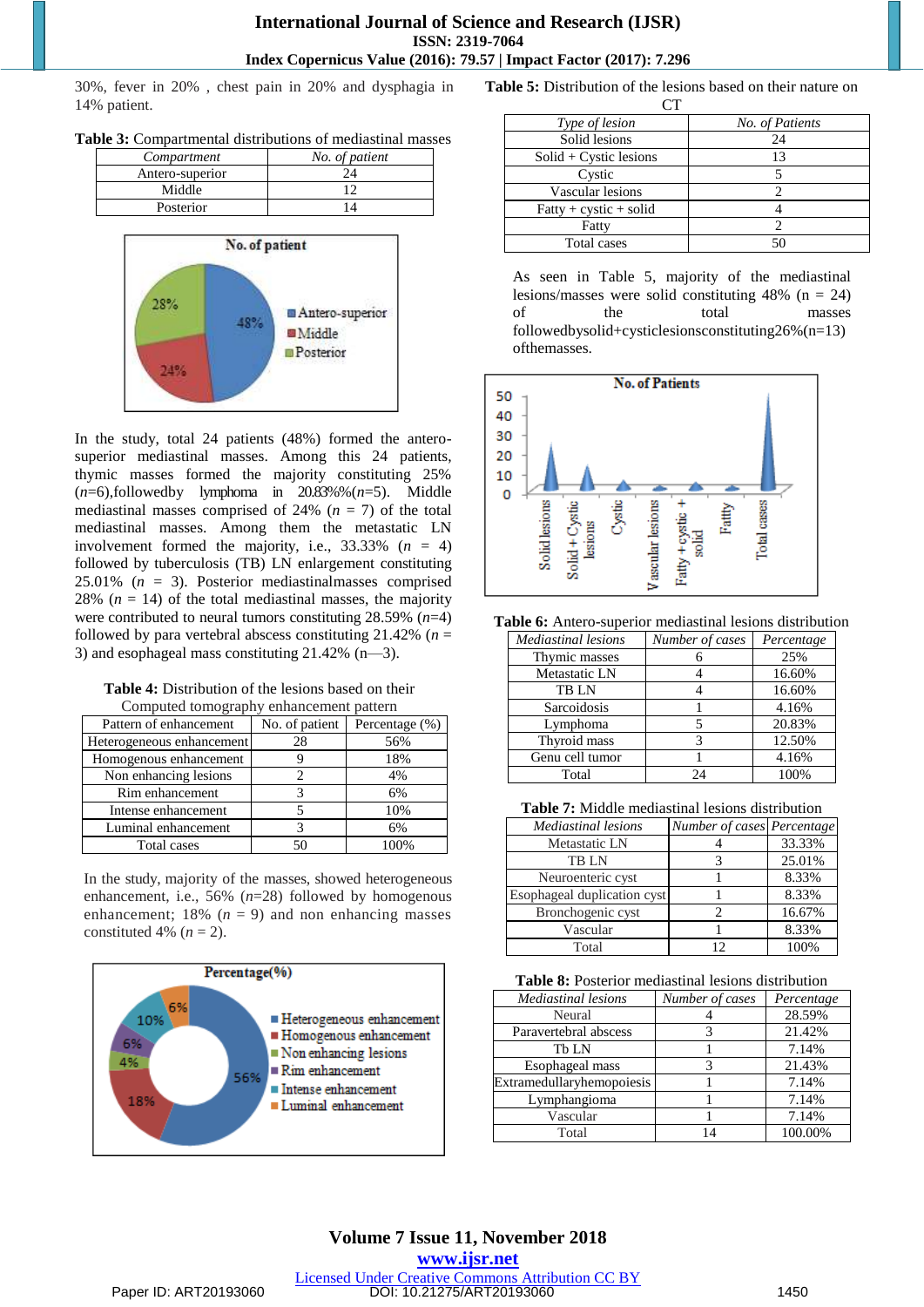**5. Images & Discussion**



**Figure 1:** Axial images of CECT chest shows cystic anterior mediastinalmass with solid enhancing septa. (Germ cell tumor)



**Figure 2:** Axial images of CECT chest shows anteriormediastinal mass with water density attenuation. – (Thymic cyst)



**Figure 3:** Axial images of CECT chest shows a large thymus in this young child and also an enhancing mass in the posterior mediastinum extending into the vertebral canal.(hemangioma)





**Figure 4:** Axial images of CECT chest shows Lymphoma in both the anterior and the middle mediastinum

#### **6. Discussion**

In present study of 50 cases, Cough was the most common clinical symptom constituting 40% followed by dyspnea in 30%, fever in 20%, chest pain in 20% and dysphagia in 14% patient whereas in the study of Davis *et al*. (1987) comprising of 400 consecutive patients with mediastinal masses, chest pain constituted the most common symptom *i.e.* in 30% followed by fever in 20% [13]

In this study, total 24 patients (48%) formed the anterosuperior mediastinal masses, Middle mediastinal masses comprised of 24%  $(n = 7)$  of the total mediastinal masses, Posterior mediastinal masses comprised 28% (*n* = 14) of the total mediastinal masses, which is similar to the study conducted by Davis *et al*. [8] on adults which depicted that anterior mediastinum constituted 54% of the masses followed by posterior and then middle which constituted 26% and 20% respectively. The findings of our study are also consistent with the study of Dubashi *et al*. [14] which concluded that majority of tumors were seen in the anterior mediastinum followed by posterior mediastinum.

In present study, granulomatous lesions constituted 16%, which is greater in comparison to Wychulis *et al*.[15] study (i.e., 6.3%) probably due to the higher prevalence of TB in our population as compared to the western population. According to Im *et al*. series, right paratracheal LN enlargement was seen in 87% of cases whereas Present study showed 60% involvement. Similarly in Im *et al*. [16] study, 52% of the TB LN enlargement showed central areas of low attenuation with rim enhancement on contrast study. The present study showed 40% involvement. The present study had 3 cases of paravertebral abscess (5.0%) which was associated with vertebral body destruction.

In present study, the thymic tumors formed the majority with 12%, which is similar to studies conducted by Cohen *et al*.[17] In a study by Chen *et al*. [18] on 34 patients with CT diagnosis of thymic mass, thymoma constituted 42% and thymic cyst 2.9%. Whereas in present study, out of 6 patients with thymic mass, thymoma constituted 50%, thymichyperplasia, thymolipoma and thymic cyst constituted 16.6%.

In the study of 4 cases of neurogenic tumors, neurofibroma constituted 50%  $(n=2)$ , schwannoma 25%  $(n = 1)$  and paraganglioma  $25\%$  ( $n = 1$ ). Intrathoracic goiters are also common cause of mediastinal enlargement. Thyroid masses account for 11-15% of mediastinal masses.[19] In